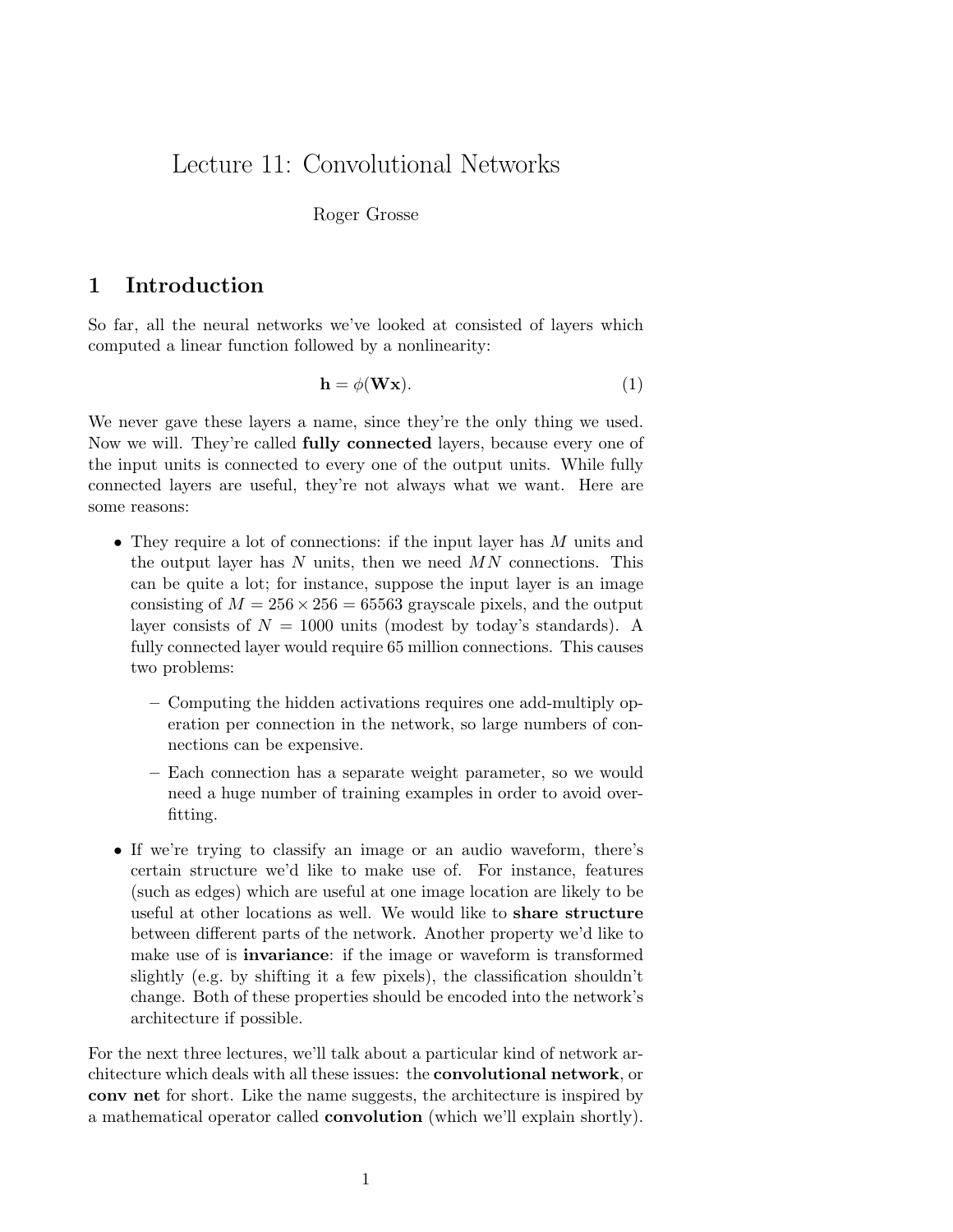

<span id="page-1-0"></span>Figure 1: Translate-and-scale interpretation of convolution of onedimensional signals.

Conv nets revolutionized the field of computer vision in 2012, and by now, the vast majority of papers published in top computer vision conferences use conv nets in some way. Fortunately, the ideas aren't terribly complicated, and by the end of these three lectures, you'll understand how these things work. With a relatively small number of lines of code in a framework like PyTorch or TensorFlow, you can build a computer vision system more powerful than the state-of-the-art just a few years ago.

## 2 Convolution

Before we talk about conv nets, let's introduce convolution. Suppose we have two signals  $x$  and  $w$ , which you can think of as arrays, with elements denoted as  $x[t]$  and so on. As you can guess based on the letters, you can think of x as an input signal (such as a waveform or an image) and  $w$  as a set of weights, which we'll refer to as a filter or kernel. Normally the signals we work with are finite in extent, but it is sometimes convenient to treat them as infinitely large by treating the values as zero everywhere else; this is known as zero padding.

Let's start with the one-dimensional case. The **convolution** of  $x$  and w, denoted  $x * w$ , is a signal with entries given by

$$
(x * w)[t] = \sum_{\tau} x[t - \tau] w[\tau]. \tag{2}
$$

There are two ways to think about this equation. The first is **translate**and-scale: the signal  $x * w$  is composed of multiple copies of x, translated and scaled by various amounts according to the entries of  $w$ . An example of this is shown in Figure [1.](#page-1-0)

A second way to think about it is **flip-and-filter**. Here we generate each of the entries of  $x * w$  by flipping w, shifting it, and taking the dot product with x. An example is shown in Figure [2.](#page-2-0)

The two-dimensional case is exactly analogous to the one-dimensional case; we apply the same definition, but with more indices:

$$
(x * w)[s, t] = \sum_{\sigma, \tau} x[s - \sigma, t - \tau] w[\sigma, \tau]. \tag{3}
$$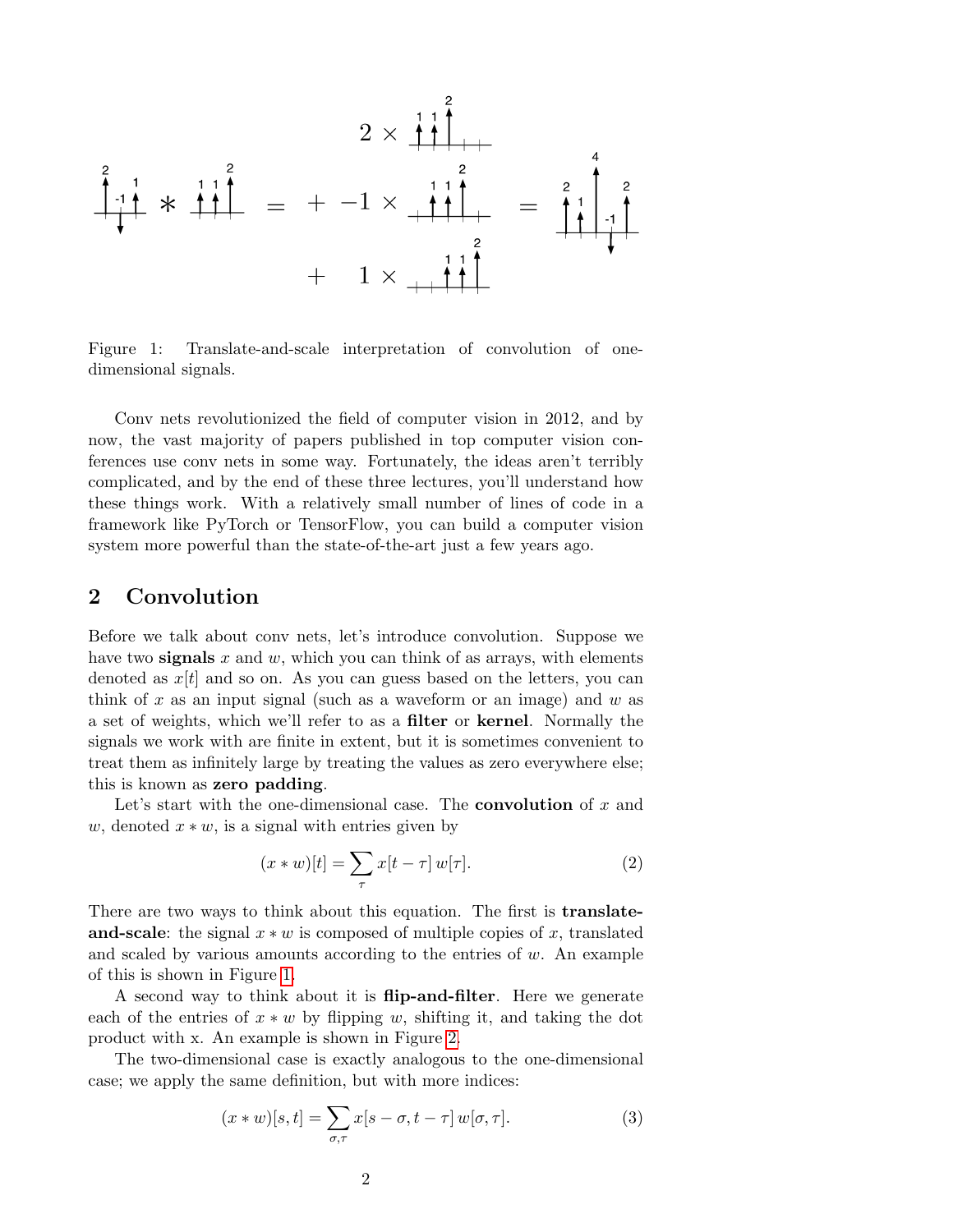

<span id="page-2-0"></span>Figure 2: Flip-and-filter interpretation of convolution of one-dimensional signals.

This is shown graphically in Figures [3](#page-3-0) and [4.](#page-3-1)

### 2.1 Examples

Despite the simplicity of the operation, convolution can do some pretty interesting things. For instance, we can blur an image:







We can sharpen it:



If we change the values slightly, we get a very different effect. (Why? What is the difference from the previous example?) This is a centersurround filter, and it responds only to boundaries.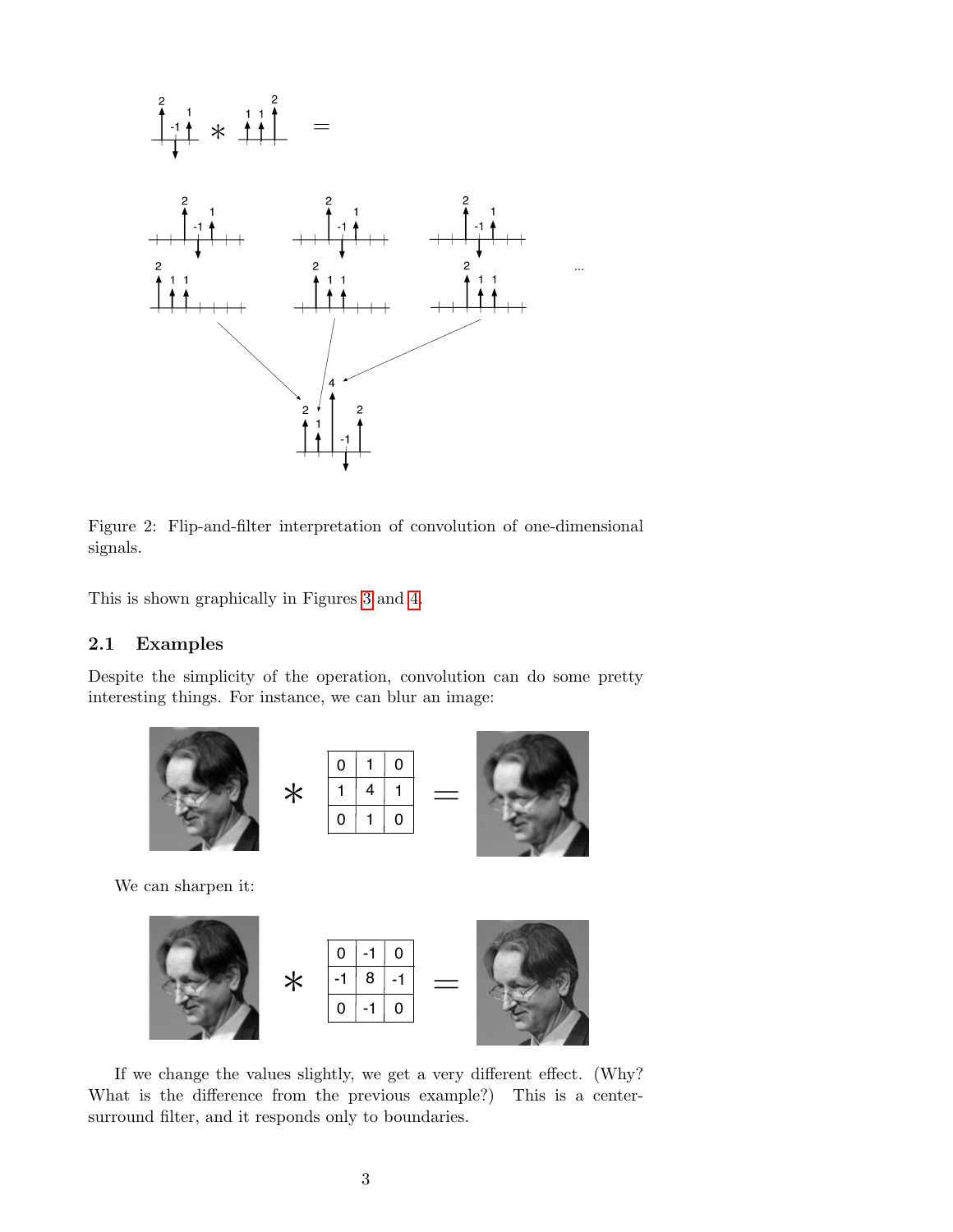

<span id="page-3-0"></span>Figure 3: Translate-and-scale interpretation of convolution of twodimensional signals.



<span id="page-3-1"></span>Figure 4: Flip-and-filter interpretation of convolution of two-dimensional signals.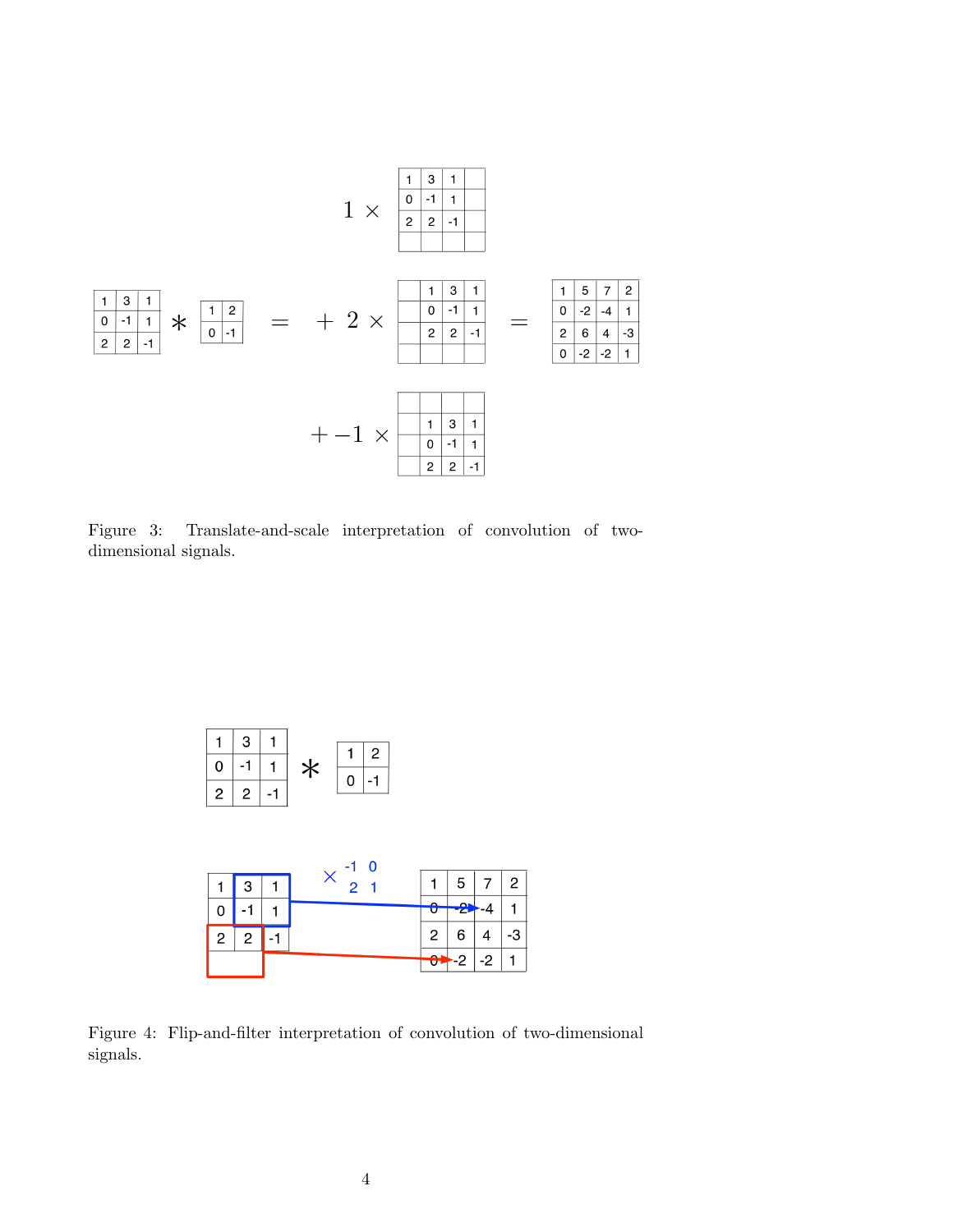

We can detect edges. (That is, edges in the image itself, rather than edges in the world. Detecting edges in the world is a very hard problem.) This filter is known as a Sobel filter.



#### 2.2 Properties of convolution

Now that we've seen some examples of convolution, let's note some useful properties. First of all, it behaves like multiplication, in that it's commutative and associative: It's a good exercise to verify both

$$
u * v = v * u \tag{4}
$$

$$
(u * v) * w = u * (v * w).
$$
\n<sup>(5)</sup>

While both properties follow easily from the definition, they're a bit surprising and counterintuitive when you think about flip-and-filter. For instance, let's say you blur the image and then run a horizontal edge filter, represented as  $(x * w_{\text{blur}}) * w_{\text{horz}}$ . By commutativity and associativity, this is equivalent to first running the edge filter, and then blurring the result, i.e.  $(x * w<sub>horz</sub>) * w<sub>blur</sub>$ . It's also equivalent to convolving the image with a single kernel which is obtained by blurring the edge kernel:  $x*(w_{\text{horz}}*w_{\text{blur}})$ .

Another useful property of convolution is that it is linear:

$$
(ax + bx') * w = ax * w + bx' * w \tag{6}
$$

$$
x * (aw + bw') = ax * w + bx * w'. \tag{7}
$$

This is convenient, because linear operations are often easier to deal with. But it also shows an inherent limit to convolution: if you have a neural net which computes lots of convolutions in sequence, it can still only compute linear functions. In order to compute more complex operations, we'll need to apply some sort of nonlinear activation function in each layer. (More on this later.)

One last property of convolution is that it's equivariant to translation. This means that if we shift, or translate, x by some amount, then the output  $x*w$  is shifted by the same amount. This is a useful property in the context of neural nets, because it means the network's computations behave in a well-defined way as we transform the inputs.

properties from the definition.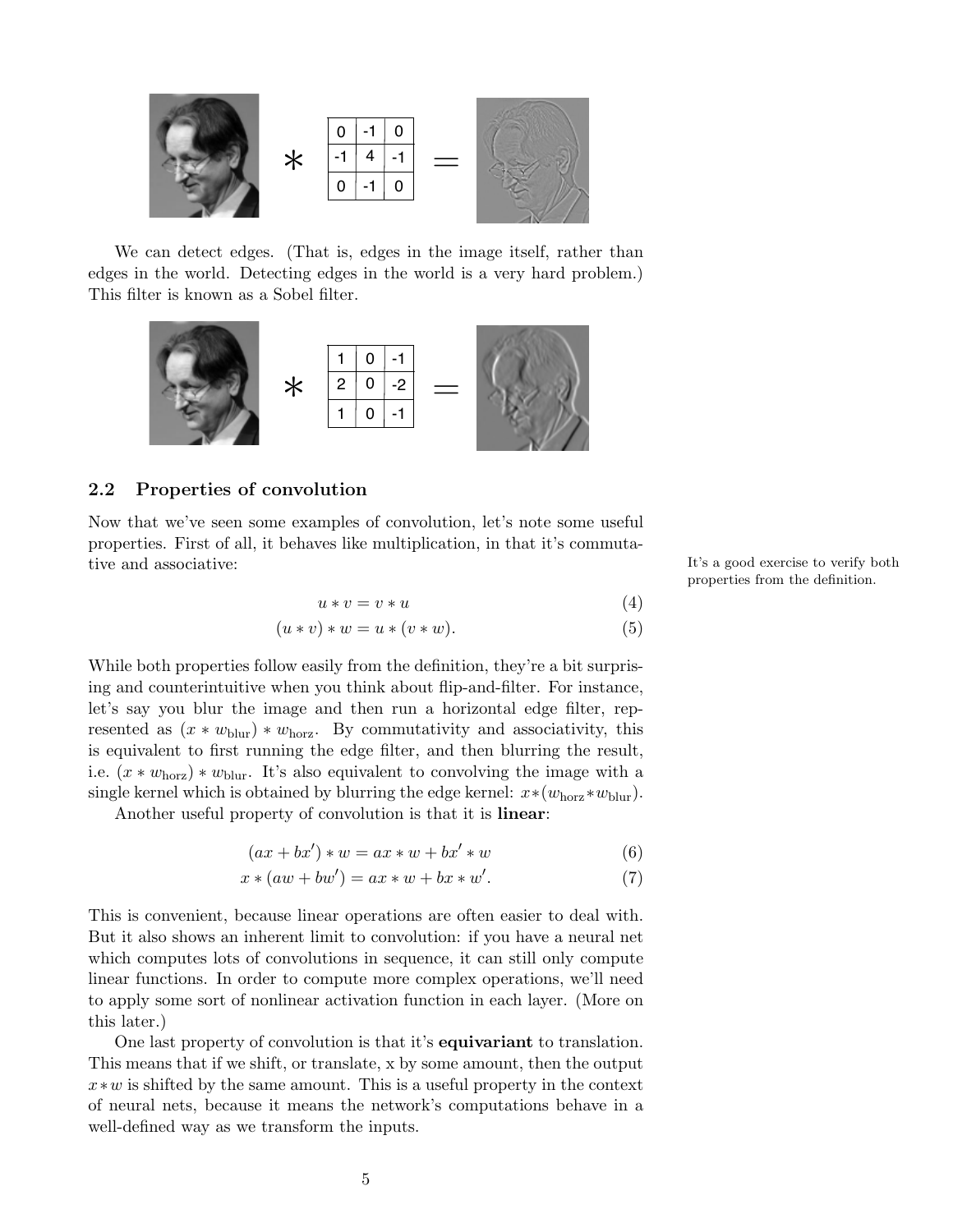

<span id="page-5-0"></span>Figure 5: Detecting horizontal and vertical edge features.

### 2.3 Convolutional feature detection

As alluded to above, convolutions are even more powerful when they're paired with nonlinearities. A sequence of convolutions can only compute a linear function, but a sequence of convolutions alternated with nonlinearities can do fancier things. E.g., consider the following sequence of operations:

- 1. Convolve the image with a horizontal edge filter
- 2. Apply the linear rectification nonlinearity

$$
\phi(z) = \begin{cases} z & \text{if } z > 0 \\ 0 & \text{if } z \le 0 \end{cases}
$$
 (8)

3. Blur the result.

This sequence of steps, shown in Figure [5,](#page-5-0) gives a map of horizontalness in various parts of an image; the same can be done for verticalness. You can hopefully imagine this being a useful feature for further processing. Because the resulting output can be thought of as a map of the feature strength over parts of an image, we refer to it as a feature map.

## 3 Convolution layers

We just saw that a convolution, followed by a nonlinear activation function, followed by another convolution, could compute something interesting. This motivates the convolution layer, a neural net layer which computes convolutions followed by a nonlinear activation function. Since convolution layers can be thought of as doing feature detection, they're sometimes referred to as detection layers. First, let's see how we can think about convolution in terms of units and connections.

Confusingly, the way they're standardly defined, convolution layers don't actually compute convolutions, but a closely related operation called filtering:

$$
(x \star w)[t] = \sum_{\tau} x[t + \tau] w[\tau]. \tag{9}
$$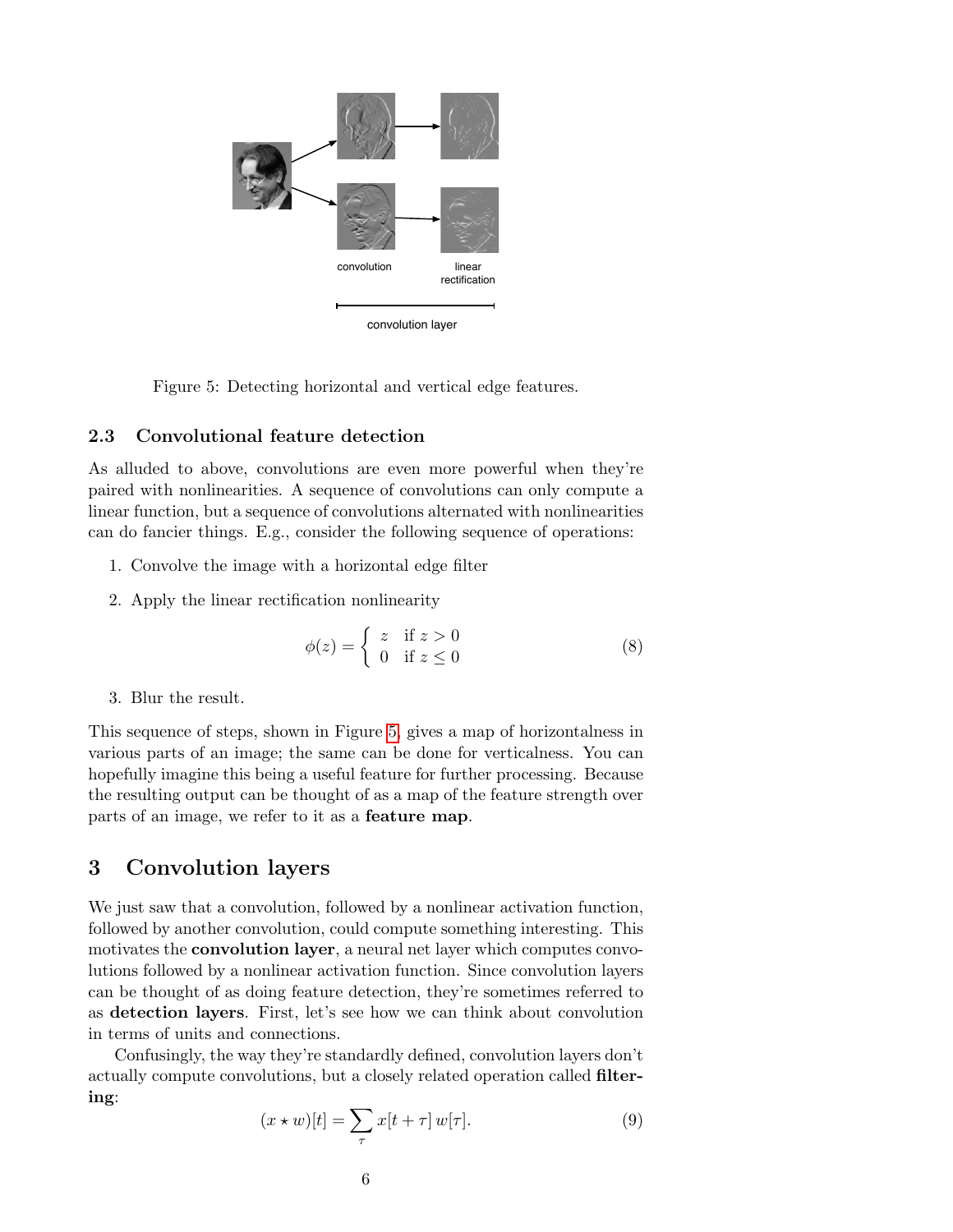

<span id="page-6-0"></span>Figure 6: A convolution layer, shown in terms of units and connections.

Like the name suggests, filtering is essentially like flip-and-filter, but without the flipping. (I.e.,  $x * w = x * flip(w)$ .) The two operations are basically equivalent — the difference is just a matter of how the filter (or kernel) is represented.

In the above example, we computed a single feature map, but just as we normally use more than one hidden unit in fully connected layers, convolution layers normally compute multiple feature maps  $z_1, \ldots, z_M$ . The input layers also consist of multiple feature maps  $x_1, \ldots, x_D$ ; these could be different color channels of an RGB image, or feature maps computed by another convolution layer. There is a separate filter  $w_{ij}$  associated with each pair of an input and output feature map. The activations are computed as follows:

$$
z_i = \sum_j x_j \star w_{ij} \tag{10}
$$

$$
h_i = \phi(z_i) \tag{11}
$$

The activation function  $\phi$  is applied elementwise.

We can think about filtering as a layer of a neural network by thinking of the elements of x and  $x * w$  as units, and the elements of w as connection weights. Such an interpretation is visualized in Figure [6](#page-6-0) for a one-dimensional example. Each of the units in this network computes its activations in the standard way, i.e. by summing up each of the incoming units multiplied by their connection weights. This shows that a convolution layer is like a fully connected layer, except with two additional features:

- Sparse connectivity: not every input unit is connected to every output unit.
- Weight sharing: the network's weights are each shared between multiple connections.

Missing connections can be thought of as connections with weight 0. This highlights an important fact: *any function computed by a convolution layer* can be computed by a fully connected layer.

This means convolution layers don't increase the representational capacity, relative to a fully connected layer with the same number of input and output units. But they can reduce the numbers of weights and connections. For instance, suppose we have 32 input feature maps and 16 output feature maps, all of size  $50 \times 50$ , and the filters are of size  $5 \times 5$ . (These are all plausible sizes for a conv net.) The number of weights for the convolution layer is

$$
5 \times 5 \times 16 \times 32 = 12,800.
$$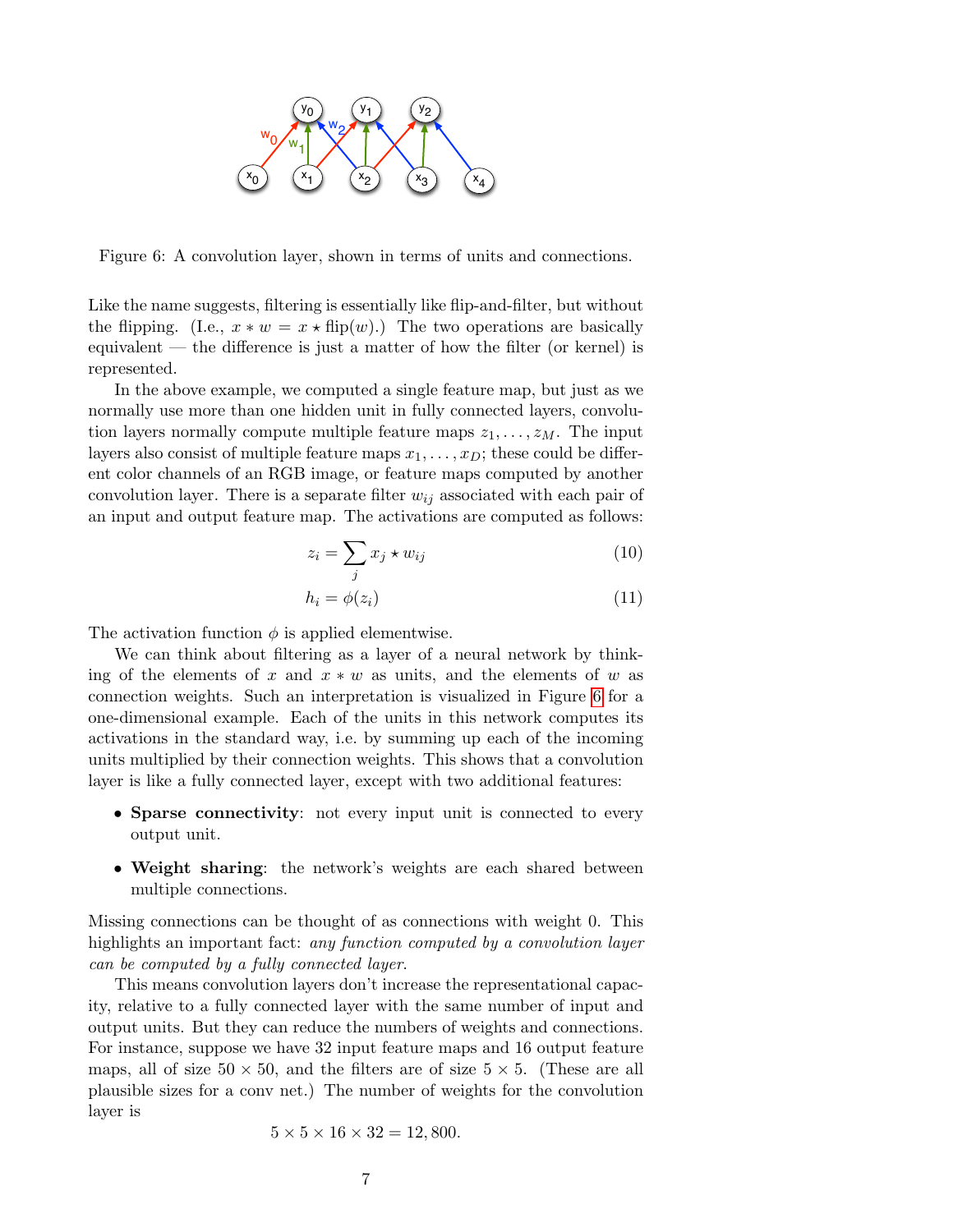The number of connections is approximately

 $50 \times 50 \times 5 \times 5 \times 16 \times 32 = 32$  million.

By contrast, the number of connections (and hence also the number of weights) required for a fully connected layer with the same set of units would be

 $(32 \times 50 \times 50) \times (16 \times 50 \times 50) = 3.2$  billion.

Hence, using the convolutional structure reduces the number of connections by a factor of 100 and the number of weights by almost a factor of a million!

## 4 Pooling layers

In the introduction to this lecture, we observed that a neural network's classifications ought to be invariant to small transformations of an image, such as shifting it by a few pixels. In order to achieve invariance, we introduce another kind of layer: the pooling layer. Pooling layers summarize (or compress) the feature maps of the previous layer by computing a simple function over small regions of the image. Most commonly, this function is taken to be the maximum, so the operation is known as max-pooling.

Suppose we have input feature maps  $x_1, \ldots, x_N$ . Each unit of the output map computes the maximum over some region (called a pooling group) of the input map. (Typically, the region could be  $3 \times 3$ .) In order to shrink the representation, we don't consider all offsets, but instead we space them by a stride S along each dimension. This results in the representation being shrunk by a factor of approximately  $S$  along each dimension. (A typical value for the stride is 2.)

Figure [7](#page-8-0) shows an example of how pooling can provide partial invariance to translations of the input.

Pooling also has the effect of increasing the size of units' receptive fields, or the regions of the input image which influence their activations. For instance, consider the network architecture in Figure [8,](#page-8-1) which alternates between convolution and pooling layers. Suppose all the filters are  $5 \times$ 5 and the pooling layer uses a stride of 2. Then each unit in the first convolution layer has a receptive field of size  $5 \times 5$ . But each unit in the second convolution layer has a receptive field of size approximately  $10 \times 10$ , since it does  $5 \times 5$  filtering over a representation which was shrunken by a factor of 2 along each dimension. A third convolution layer would have  $20 \times 20$  receptive fields. Hence, pooling allows small filters to account for information over large regions of an image.